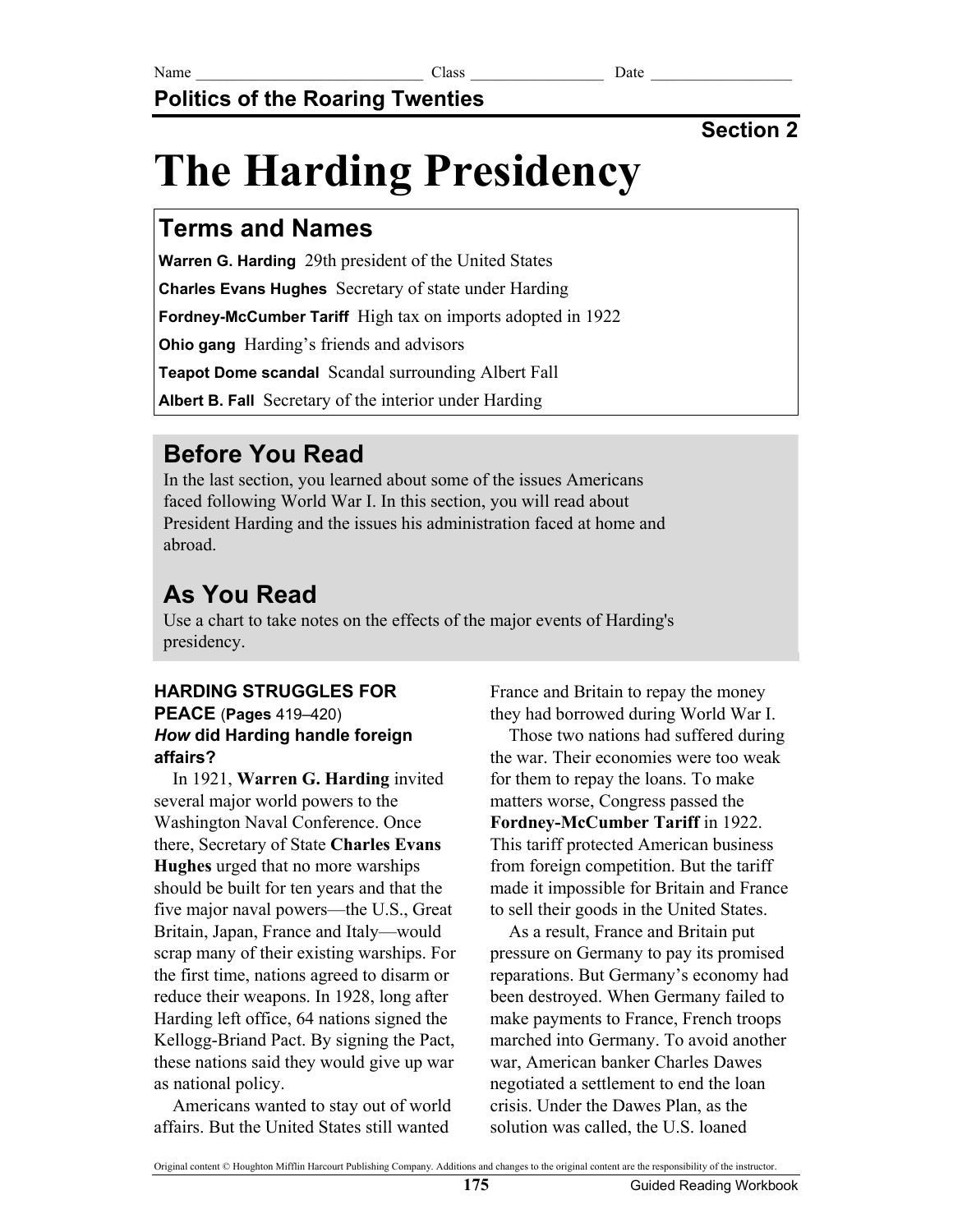money to Germany to pay back Britain and France which then repaid their American loan. Thus, the U.S. ended up getting paid with its own money. The solution left bitter feelings. Britain and France saw the U.S. as a miser for not paying its fair share of the costs of war; the U.S. felt Britain and France were financially irresponsible.

 1. How did the Fordney-McCumber Tariff affect other countries?

 $\overline{\phantom{a}}$  , where  $\overline{\phantom{a}}$  , where  $\overline{\phantom{a}}$  , where  $\overline{\phantom{a}}$ 

 $\overline{\phantom{a}}$  , where  $\overline{\phantom{a}}$  , where  $\overline{\phantom{a}}$  , where  $\overline{\phantom{a}}$ 

#### **SCANDAL HITS HARDING'S ADMINISTRATION**  (**Pages** 420–421)

## *How* **did scandal hurt Harding's administration?**

Some of Harding's cabinet appointments were excellent. But others caused problems. Three honest members of his cabinet were Charles Evans Hughes, Herbert Hoover, and Andrew Mellon. Hughes was secretary of state. He later became chief justice of the Supreme Court. The talented Herbert Hoover became secretary of commerce. Secretary of the Treasury Andrew Mellon reduced the national debt by about a third.

Other cabinet appointments caused problems. Some were part of the so-called **Ohio gang**. These were the president's poker-playing buddies from back home. They caused the president a great deal of

embarrassment. It became apparent to some that the president's main problem was that he didn't understand many of the country's financial issues. This left him in the dark about practices going on in his own cabinet. He had to comply with whatever his advisers told him. Many of these people took advantage of the situation.

Charles R. Forbes, the head of the Veterans Bureau, was caught selling government and hospital supplies to private companies, and pocketing the money. Colonel Thomas W. Miller, the head of the Office of Alien Property, was caught taking a bribe.

One of the worst cases of corruption was known as the **Teapot Dome scandal**. It involved pieces of land called Teapot Dome and Elk Hills. This land was owned by the government and held large reserves of oil. **Albert B. Fall**, Harding's secretary of the interior, secretly leased the land to two oil companies. He received money and property in return.

Harding was not charged with corruption himself. He suddenly died in 1923, and Calvin Coolidge became president. Coolidge was then elected president in 1924.

 2. What does the Teapot Dome scandal tell about President Harding?

\_\_\_\_\_\_\_\_\_\_\_\_\_\_\_\_\_\_\_\_\_\_\_\_\_\_\_\_\_\_\_

\_\_\_\_\_\_\_\_\_\_\_\_\_\_\_\_\_\_\_\_\_\_\_\_\_\_\_\_\_\_\_